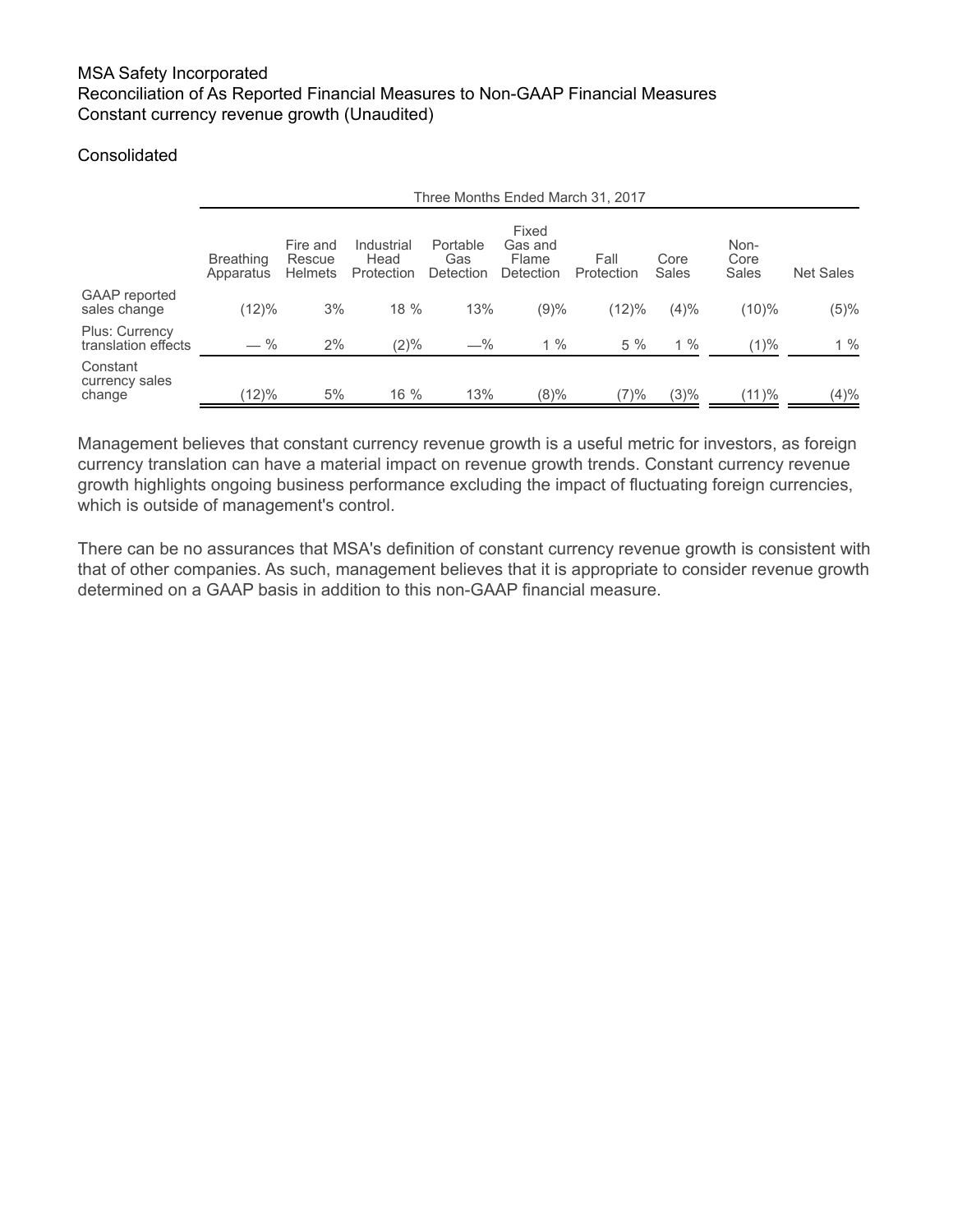# Americas Segment

|                                              | Three Months Ended March 31, 2017 |                                      |                                  |                              |                                        |                    |               |                       |                  |
|----------------------------------------------|-----------------------------------|--------------------------------------|----------------------------------|------------------------------|----------------------------------------|--------------------|---------------|-----------------------|------------------|
|                                              | <b>Breathing</b><br>Apparatus     | Fire and<br>Rescue<br><b>Helmets</b> | Industrial<br>Head<br>Protection | Portable<br>Gas<br>Detection | Fixed<br>Gas and<br>Flame<br>Detection | Fall<br>Protection | Core<br>Sales | Non-<br>Core<br>Sales | <b>Net Sales</b> |
| <b>GAAP</b> reported<br>sales change         | (9)%                              | $(5)\%$                              | $17\%$                           | 18%                          | (11)%                                  | 12%                | $-$ %         | $(3)\%$               | — %              |
| <b>Plus: Currency</b><br>translation effects | $-$ %                             | $-$ %                                | $(3)\%$                          | $-\%$                        | $1\%$                                  | $1\%$              | $-\%$         | $(2)\%$               | (1)%             |
| Constant<br>currency sales<br>change         | (9)%                              | (5)%                                 | 14%                              | 18%                          | (10)%                                  | 13%                | $-\%$         | (5)%                  | $(1) \%$         |

Management believes that constant currency revenue growth is a useful metric for investors, as foreign currency translation can have a material impact on revenue growth trends. Constant currency revenue growth highlights ongoing business performance excluding the impact of fluctuating foreign currencies, which is outside of management's control.

There can be no assurances that MSA's definition of constant currency revenue growth is consistent with that of other companies. As such, management believes that it is appropriate to consider revenue growth determined on a GAAP basis in addition to this non-GAAP financial measure.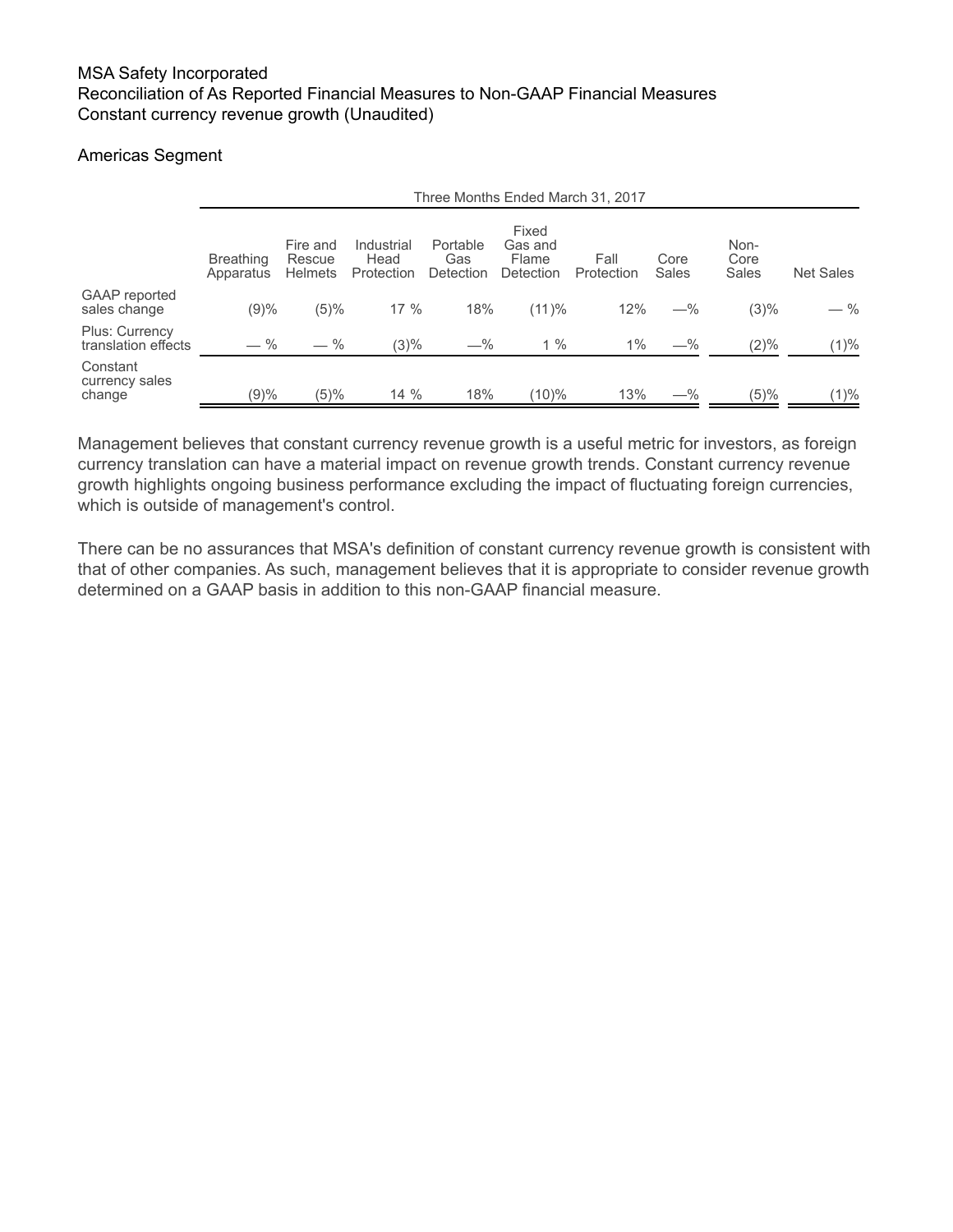#### International Segment

|                                              | Three Months Ended March 31, 2017 |                                      |                                  |                              |                                        |                    |               |                       |                  |
|----------------------------------------------|-----------------------------------|--------------------------------------|----------------------------------|------------------------------|----------------------------------------|--------------------|---------------|-----------------------|------------------|
|                                              | <b>Breathing</b><br>Apparatus     | Fire and<br>Rescue<br><b>Helmets</b> | Industrial<br>Head<br>Protection | Portable<br>Gas<br>Detection | Fixed<br>Gas and<br>Flame<br>Detection | Fall<br>Protection | Core<br>Sales | Non-<br>Core<br>Sales | <b>Net Sales</b> |
| GAAP reported<br>sales change                | (19)%                             | 10%                                  | 24%                              | 3%                           | (7)%                                   | (28)%              | $(10)\%$      | (18)%                 | (11)%            |
| <b>Plus: Currency</b><br>translation effects | $1\%$                             | 3%                                   | 2%                               | $-\%$                        | 2%                                     | $7\%$              | 3%            | $1\%$                 | 2%               |
| Constant<br>currency sales<br>change         | (18)%                             | 13%                                  | 26%                              | 3%                           | (5)%                                   | (21)%              | (7)%          | (17)%                 | (9)%             |

Management believes that constant currency revenue growth is a useful metric for investors, as foreign currency translation can have a material impact on revenue growth trends. Constant currency revenue growth highlights ongoing business performance excluding the impact of fluctuating foreign currencies, which is outside of management's control.

There can be no assurances that MSA's definition of constant currency revenue growth is consistent with that of other companies. As such, management believes that it is appropriate to consider revenue growth determined on a GAAP basis in addition to this non-GAAP financial measure.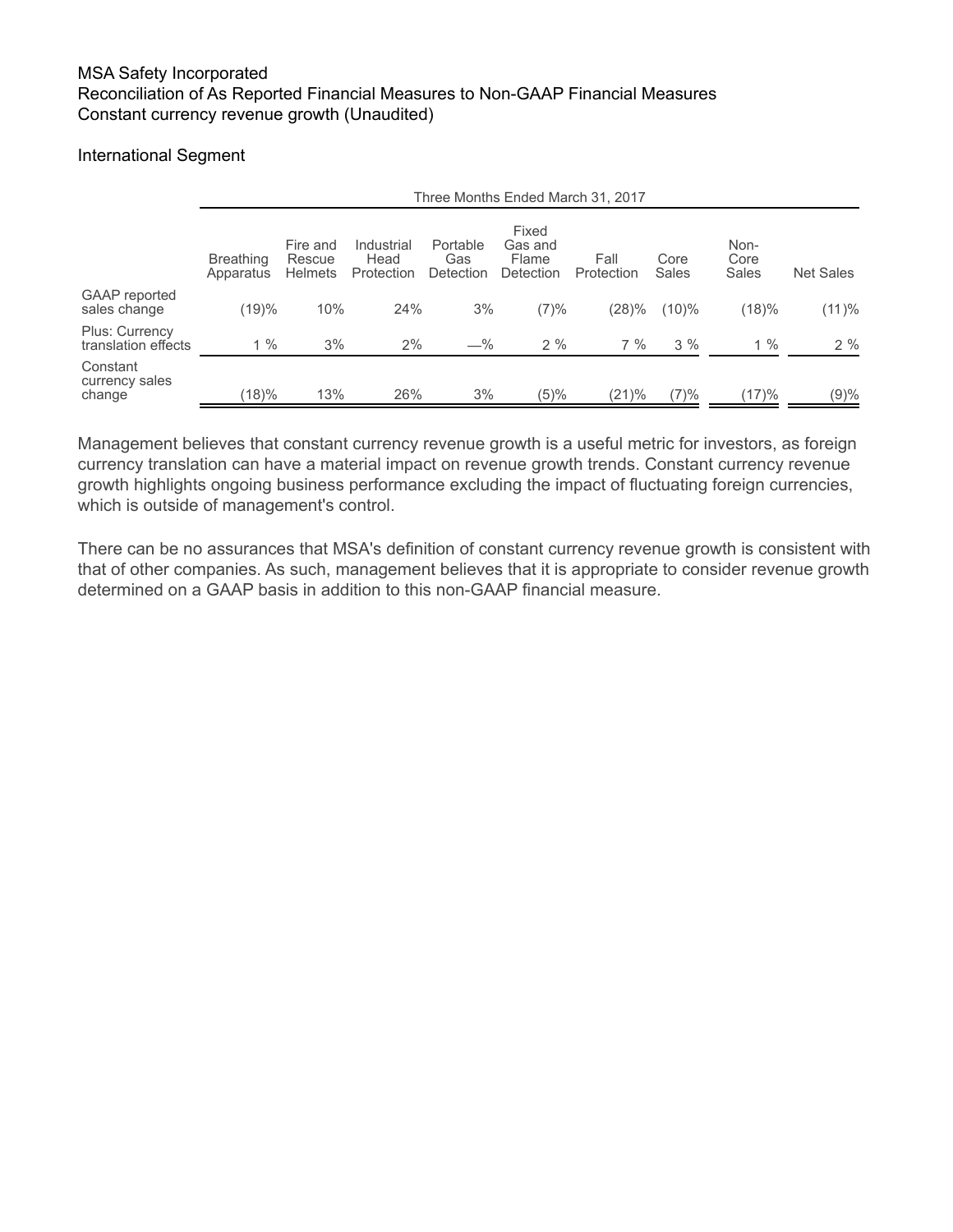## MSA Safety Incorporated Reconciliation of As Reported Financial Measures to Non-GAAP Financial Measures Adjusted Operating Income (Unaudited) Adjusted Operating Margin (Unaudited) (In thousands)

|                                   | Consolidated  |
|-----------------------------------|---------------|
| Three Months Ended March 31, 2017 |               |
| Sales to external customers       | \$<br>265,765 |
| Operating income                  | 19,422        |
| Operating margin %                | 7.3%          |
| Restructuring charges             | 12,739        |
| Currency exchange losses, net     | 580           |
| Adjusted operating income         | \$<br>32,741  |
| Adjusted operating margin %       | 12.3%         |
|                                   | Consolidated  |
| Three Months Ended March 31, 2016 |               |
| Sales to external customers       | \$<br>279,268 |
| Operating income                  | 28,727        |
| Operating margin %                | 10.3%         |
| Restructuring charges             | 470           |
| Currency exchange losses, net     | 1,950         |
| Adjusted operating income         | \$<br>31,147  |
| Adjusted operating margin %       | 11.2%         |
|                                   |               |

Adjusted operating income and adjusted operating margin are the measures used by the chief operating decision maker to evaluate segment performance and allocate resources. As such, management believes that adjusted operating income and adjusted operating margin are useful metrics for investors. Adjusted operating income is defined as operating income excluding restructuring and currency exchange gains / losses. Adjusted operating margin is defined as adjusted operating income divided by net sales. Adjusted operating income and adjusted operating margin are not recognized terms under GAAP, and the Company's definition of adjusted operating income and adjusted operating margin may not be comparable to similarly titled measures of other companies. As such, management believes that it is appropriate to consider operating income determined on a GAAP basis in addition to these non-GAAP financial measures.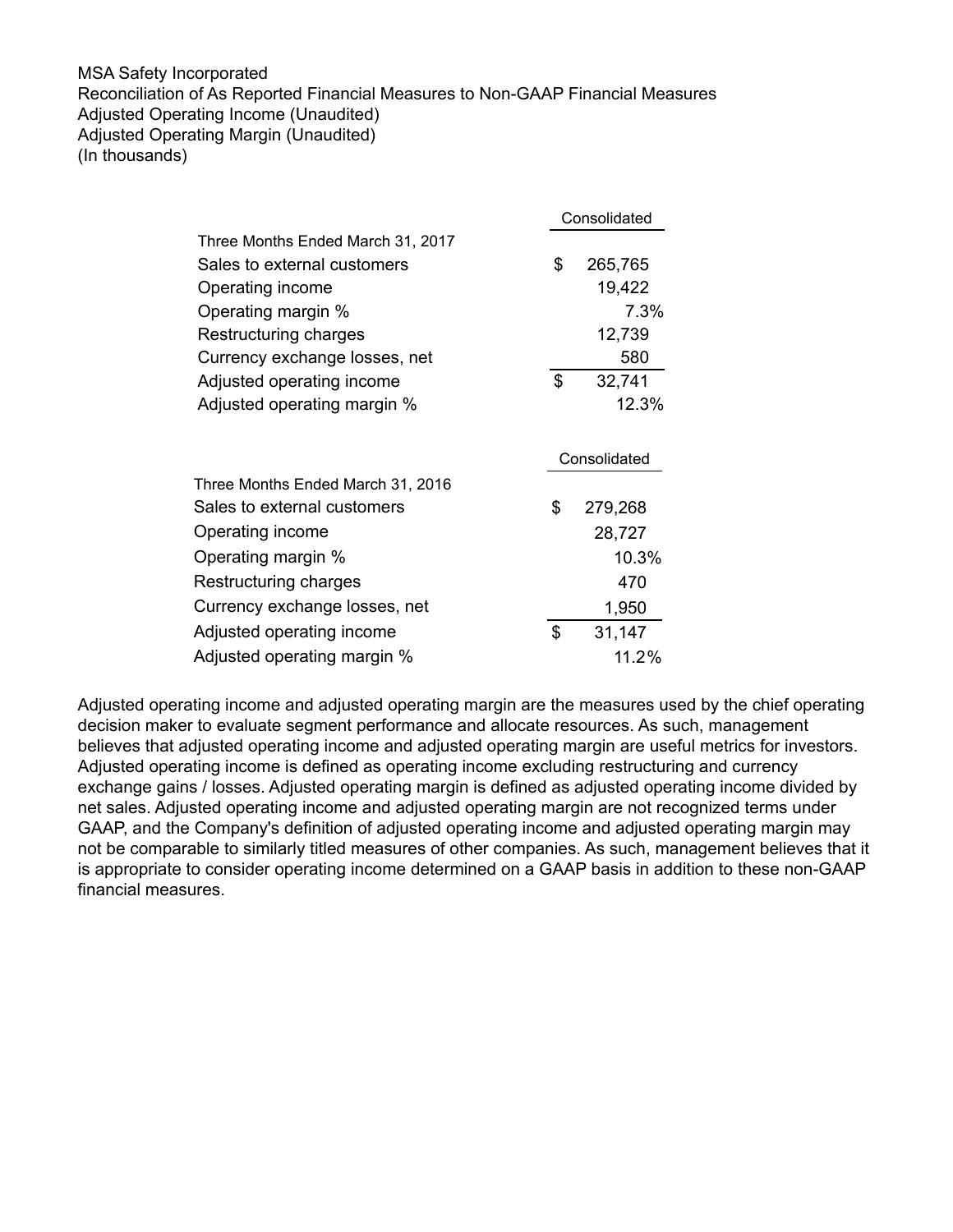## MSA Safety Incorporated Reconciliation of As Reported Financial Measures to Non-GAAP Financial Measures Adjusted Effective Tax Rate (Unaudited)

|                                                                                                                | <b>Three Months Ended</b><br>March 31, |       |  |
|----------------------------------------------------------------------------------------------------------------|----------------------------------------|-------|--|
|                                                                                                                | 2017                                   | 2016  |  |
| GAAP reported effective tax rate                                                                               | 10.9%                                  | 48.7% |  |
| Less: Tax (benefit) associated with ASU 2016-09:<br>Improvements to employee share-based payment<br>accounting | $(16.9)\%$                             | -%    |  |
| Less: Tax charges associated with European<br>reorganization                                                   | %                                      | 14.0% |  |
| Adjusted effective tax rate                                                                                    | 27.8 %                                 | 34.7% |  |

Management believes that its adjusted effective tax rate is a useful measure for investors. The adjusted effective tax rate excludes tax benefits associated with ASU 2016-09 and tax charges associated with the company's European reorganization. These tax charges/benefits reflect discrete items that are unrelated to the ongoing operations of the company. There can be no assurances that MSA's metric is consistent with metrics used by other companies. As such, management believes that it is appropriate to consider MSA's effective tax rate determined on a GAAP basis as well as this non-GAAP measure.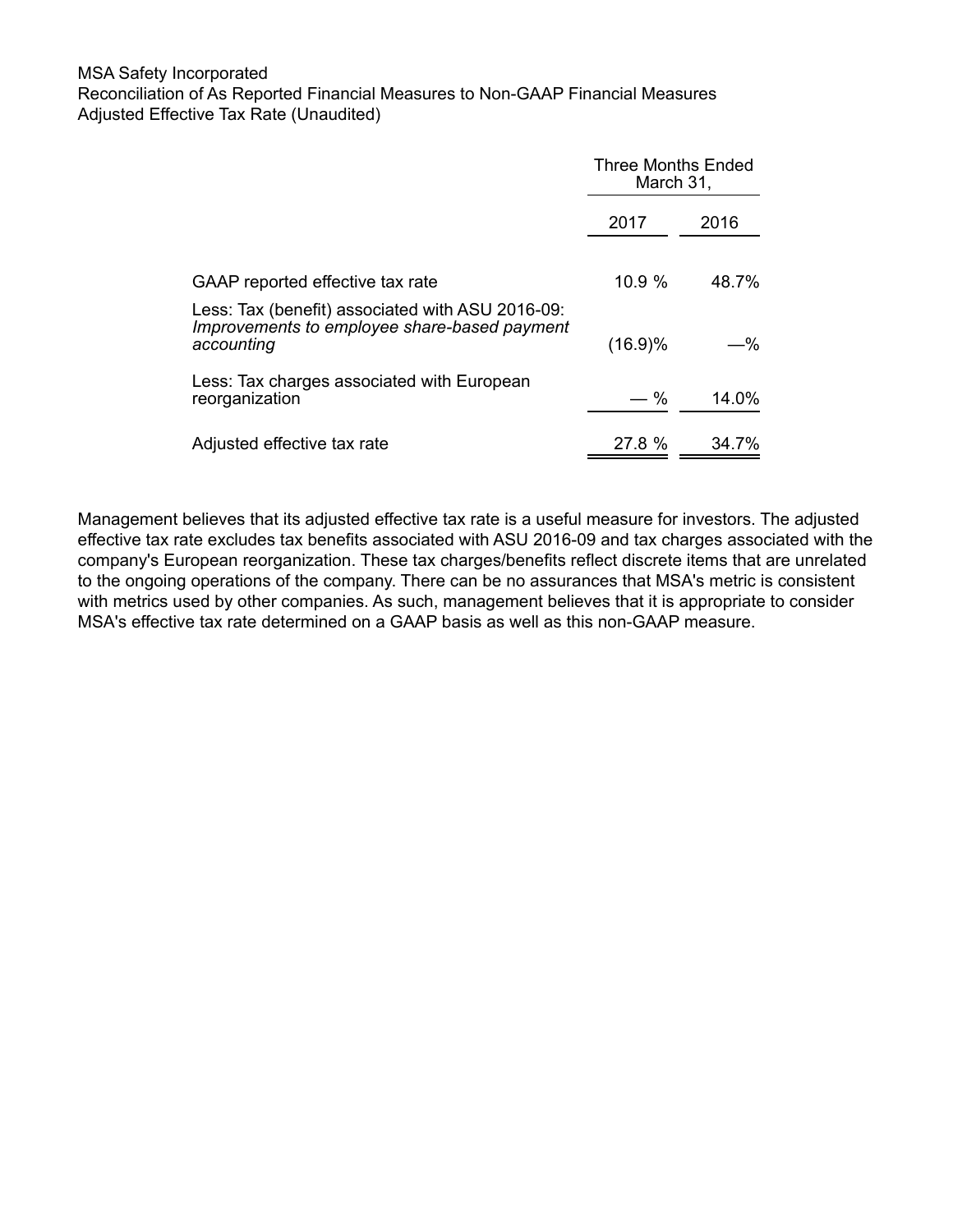#### MSA Safety Incorporated

Reconciliation of As Reported Financial Measures to Non-GAAP Financial Measures

Adjusted earnings (Unaudited)

Adjusted earnings per diluted share (Unaudited)

(In thousands, except per share amounts)

|                                                                                                          | <b>Three Months Ended</b><br>March 31, |            |                |
|----------------------------------------------------------------------------------------------------------|----------------------------------------|------------|----------------|
|                                                                                                          | 2017                                   | 2016       | $\%$<br>Change |
| Income from continuing operations<br>attributable to MSA Safety Incorporated                             | \$14,413                               | \$12,683   | 14%            |
| Tax (benefit) associated with ASU 2016-09:<br>Improvements to employee share-based<br>payment accounting | (2,782)                                |            |                |
| Tax charges associated with European<br>reorganization                                                   |                                        | 3,600      |                |
| Subtotal                                                                                                 | 11,631                                 | 16,283     | (29)%          |
| Restructuring charges                                                                                    | 12,739                                 | 470        |                |
| Strategic transaction costs                                                                              | 1,337                                  | 511        |                |
| Currency exchange losses, net                                                                            | 580                                    | 1,950      |                |
| Asset related losses (gains), net                                                                        | 32                                     | (343)      |                |
| Self-insured legal settlements and defense<br>costs                                                      | 32                                     | 20         |                |
| Income tax expense on adjustments                                                                        | (4,088)                                | (905)      |                |
| Adjusted earnings                                                                                        | 22,263                                 | 17,986     | 24%            |
| Adjusted earnings per diluted share                                                                      | \$<br>0.58                             | \$<br>0.48 | 21%            |

Management believes that adjusted earnings and adjusted earnings per diluted share are useful measures for investors, as management uses these measures to internally assess the company's performance and ongoing operating trends. There can be no assurances that additional special items will not occur in future periods, nor that MSA's definition of adjusted earnings is consistent with that of other companies. As such, management believes that it is appropriate to consider both net income determined on a GAAP basis as well as adjusted earnings.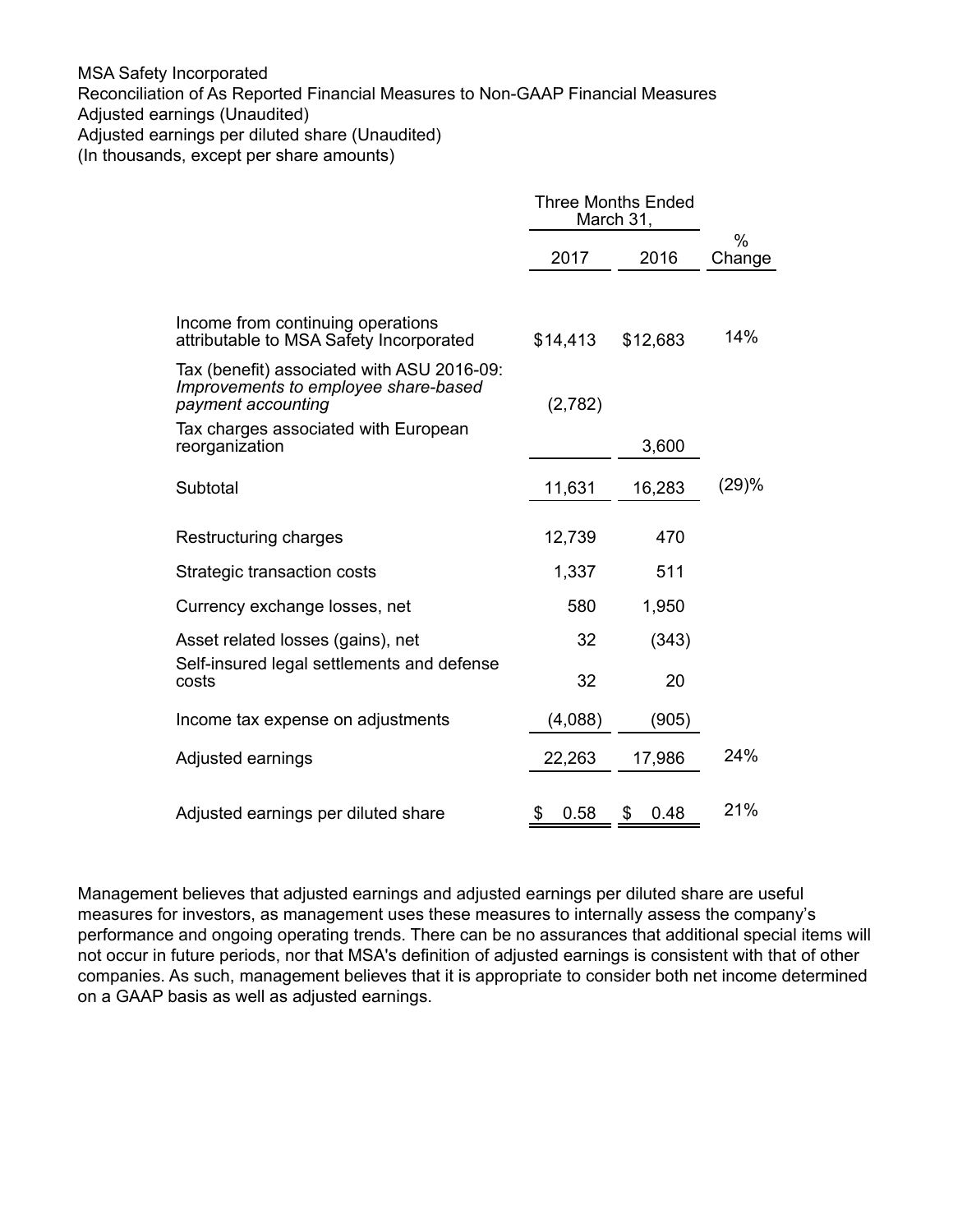MSA Safety Incorporated Reconciliation of As Reported Financial Measures to Non-GAAP Financial Measures Free cash flow (Unaudited) (In thousands)

|                                |      | Three Months Ended<br>March 31, |      |         |  |
|--------------------------------|------|---------------------------------|------|---------|--|
|                                | 2017 |                                 | 2016 |         |  |
| Cash from operating activities |      | $$96,390$$ $$(11,006)$          |      |         |  |
| Capital expenditures           |      | (1, 442)                        |      | (5,819) |  |
| Free cash flow                 | S    | 94,948 \$ (16,825)              |      |         |  |

Management believes that free cash flow is a meaningful measure for investors. Management reviews cash from operations after deducting capital expenditures because these expenditures are necessary to promote growth of MSA's business and are likely to produce cash from operations in future periods. It is important to note that free cash flow does not reflect the residual cash balance of the company for discretionary spending since other items, including debt and dividend payments, are deducted from free cash flow before arriving at the company's ending cash balance.